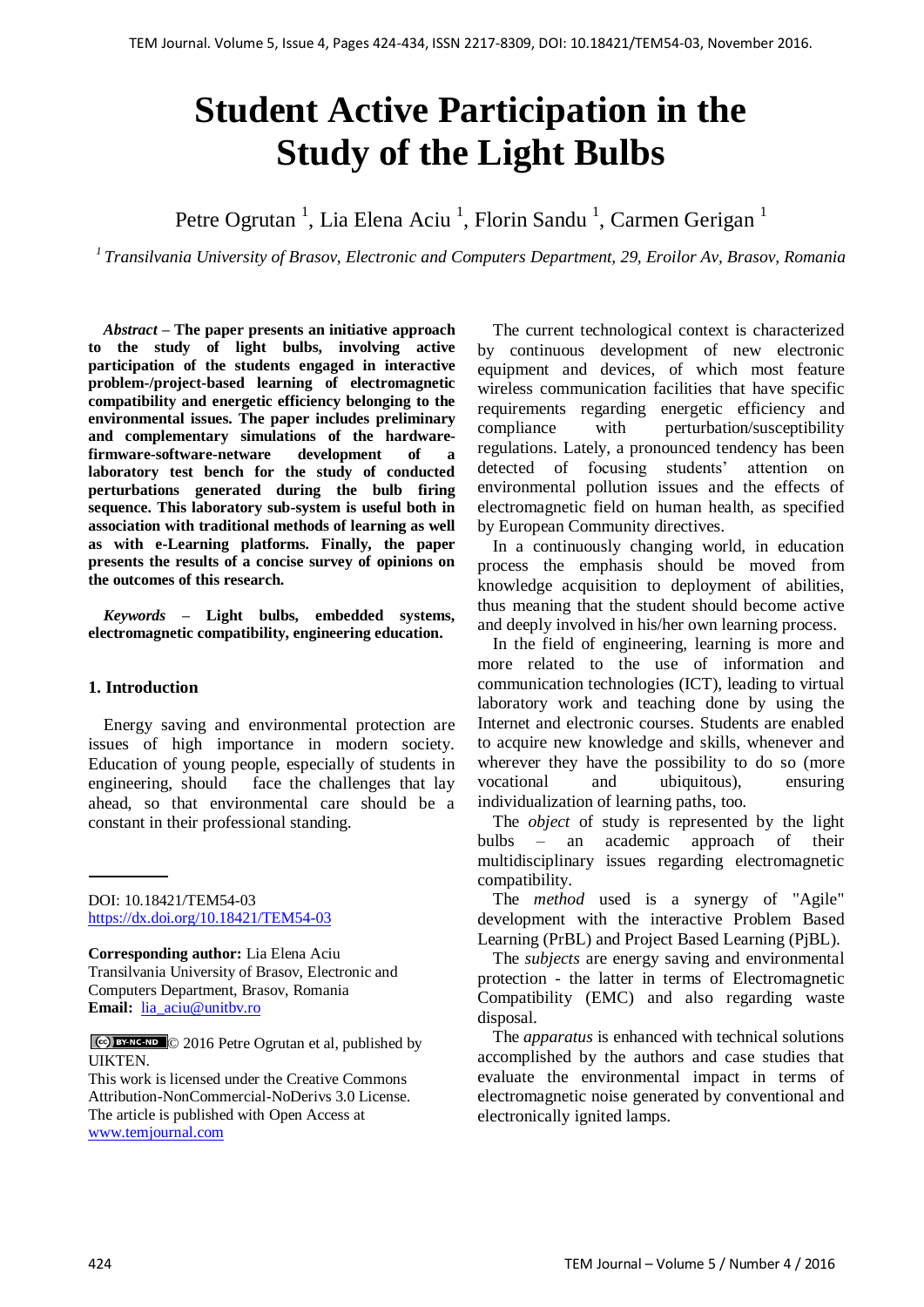# **2. Light Bulbs**

Since their invention by T.A. Edison, about 90% of the power consumed by incandescent bulbs is emitted as heat. Therefore, many governments have provided regulatory measures to discourage their use by establishing energy efficiency standards. Life of an incandescent bulb is about 1000 hours at least but, if used at a lower voltage than the nominal, life increases significantly. Nevertheless, operation of an incandescent bulb does not generate disturbances in power grid. No health problems relating to the use of incandescent bulbs have been reported.

Fluorescent bulbs (Compact Fluorescent Lamps, CFL) known as economic lamps, gradually started to replace incandescent bulbs due to their increased efficiency. The father of fluorescent bulbs is considered to be Peter Cooper Hewitt, who was the first to create such lamps in 1890. Replacing the conventional ignition system with an electronic circuit was a great step forward, lighting of the bulb became faster and flicker-free, thus, in 1985, OSRAM began selling light bulbs with an in-built electronic ignition system. The lifetime of fluorescent bulbs is 6-15 times longer than that of incandescent bulbs. Lifetime is significantly reduced if the light bulb is frequently turned on and off. Energy efficiency is higher compared with incandescent bulbs; for the same amount of emitted light energy, the overall energy consumption is 20% to 33% of incandescent bulbs consumption. According to data provided by the European Commission Scientific Committee on Emerging and Newly Identified Health Risks (SCENIHR), fluorescent bulbs may be harmful to human health due to the emission of ultraviolet and blue light. Light sensitivity may be an aggravating factor for people whose health is already affected. Much more environmental stress is produced by the presence of mercury vapors contained in the lamp tube. Therefore, in many countries fluorescent lamps are collected separately and recycled. When igniting these bulbs, current and voltage variations occur, producing conduction interferences with the electromagnetic environment.

A LED bulb consists of several LED (Light Emitting Diodes) that can be made of conventional or organic semiconductor materials (OLED). The lifetime of these bulbs is high, exceeding 30,000 hours.

Electroluminescence was discovered in 1907 by H.J. Round at the Marconi Laboratories. The first LED was created in 1962 by N. Holonyak at the General Electric Company. Technologies employed for the production of brighter LEDs follow an extremely dynamic trend. Similar to Moore's Law, R. Haitz devised a law that describes the evolution of LED technologies. Haitz"s law states that LED brightness doubles every three years beginning with 1960. In terms of EMC, LED bulbs lighting generates less noise compared with fluorescent bulbs. However, the built-in rectifier generates lowamplitude higher harmonics during its operation. Another major advantage in terms of environment protection is the absence of harmful substances (i.e. mercury) therefore LEDs are extremely environmental-friendly. The energy efficiency of LED lighting is very high and with the development of technologies for power LEDs, LED lighting becomes an option to be considered. Because of the comparatively high initial purchase price and the relatively low brightness level, LED bulbs are not so widely used as fluorescent lamps. One of the shortcomings of these lamps is their gradual decrease of brightness over time, a process aggravated at higher temperatures. As mentioned in [1], in 2010 an appliance manufacturer began equipping refrigerators with LED lamps, taking advantage of the specific brighter lighting at lower temperatures.

# **3. Educational methods**

In recent times two modern directions in academic education were supported, one involving Distance Learning [2], [3] and another regarding PrBL/PjBL [4], the acquired expertise being applied to select the most adequate method for students' training.

Interaction with computer and laboratory facilities and active involvement of a learner in his/her own teaching process lead to the use PrBL and PjBL as interactive methods.

For PrBL, a largely accepted definition is "Problem based learning is an instructional method that challenges students to «learn to learn», working cooperatively in groups to seek solutions for real world problems" [5]. The main characteristics of PrBL are that learning is centered on the student, the teacher leaves the command, becoming an advisor, and the learning is done in steps, in small groups, having peer evaluation. The method may improve students" performance by collective work, encouraging critical and creative thinking, identifying the strengths and weakness of the learning, enforcing communication, managing skills and encouraging the use of different, real life resources, not only of academic resources.

For PjBL, the Project Management Institute [6] defines a project as a temporary endeavor in order to create a unique product, service or result. The three aspects of PjBL are [7]: individual study, team work and project execution, based on the competences and ideas obtained in former stages.

Many research papers reported successful results in applying interactive learning methods to the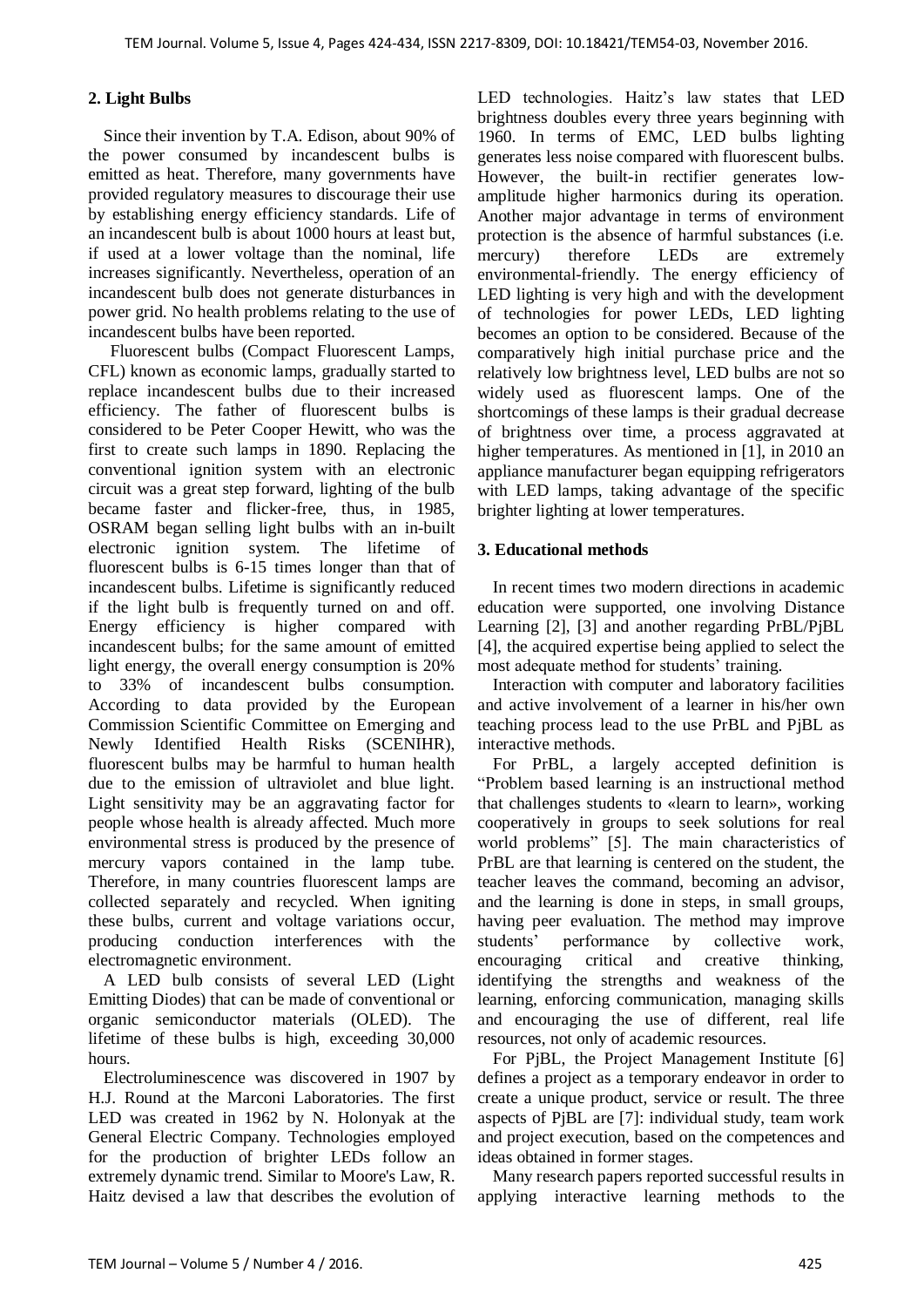Electrical Engineering. The paper [8], presents an interactive learning method encouraging students to freely express their opinions and promote individual work resulting in higher grades.

PrBL initiatives in education for Electrical Engineering were adopted worldwide, achieving better learning results compared to traditional learning [9]. Paper [10] is emphasizing the importance of computer simulations in PrBL for engineering. Paper [11] envisages the introduction of PrB in the first study year, regardless of the inherent difficulties of such an approach that is very different from the pre-academic traditional education. An important issue for the success is the attractiveness of the theme [12] and the freedom of action and responsibility given to students, similar to the one presented in [13]. But the most challenging enhancement of PjBL was the implementation of "Agile development" [14] – we involved active students" participation in various roles: presumptive customers/ beneficiaries in the "technical consultancy" preliminary phases, presumptive architects participating at the accomplishment of level 1 functional specifications and of the *symmetric* validation/acceptance procedures, presumptive experts participating at the integration tests.

The present paper is based on an educational experiment using PrBL and PjBL techniques that we conducted in the academic year 2013-2014 on 80 undergraduate students at the third year in Applied Electronics and Telecommunication Systems and Technologies from the Faculty of Electrical Engineering and Computer Science.

## **4. The interactive approach to PrBL**

In order to accomplish the instructional design for the study of light bulbs, PrBL was applied, being pursued the following steps – a heuristic procedure developed by the authors [15] aiming to actively involve students in conception-analysis-synthesisinterpretation phases.

# *Phase 1: Clarifying the subject and concepts*

After providing brief theoretical overview, the lecture materials on the construction principles and characteristics of the lamps were discussed with a focus on three types of lamps characteristics (Table 1) in terms of environmental (including electromagnetic) compatibility. The data provided in Table 1 are indicative approximations and were determined through discussions with the students.

|  | Table 1. Main lamp characteristics - Comparison |  |
|--|-------------------------------------------------|--|
|  |                                                 |  |

| Characteristics               | Incandescent   | Fluorescent     | <b>LED</b> |  |
|-------------------------------|----------------|-----------------|------------|--|
|                               | lamp           | lamp            | lamp       |  |
| Cost $\lceil \epsilon \rceil$ |                | 5               | 10         |  |
| Power [W]                     | 100            | 15              | 10         |  |
| for 1000 lm                   |                |                 |            |  |
| Lifetime [h]                  | 1000           | 6000            | 100000     |  |
|                               |                | Mercury         | $\rm No$   |  |
| Disposal                      | No hazards     | leakage         | hazards    |  |
| Intensity                     | YES            | NO <sub>1</sub> | NO.        |  |
| variation                     |                |                 |            |  |
| Electromagnetic               |                | At start and    | During     |  |
| disturbances                  | N <sub>O</sub> | during          | operation  |  |
|                               |                | operation       |            |  |

*Phase 2: Defining the subject and identifying the problem*

After clarification of the concepts, the main problems of light bulbs were stated in terms of lighting efficiency (a) and EMC (b).

The problems that need to be solved can be formulated as answers to the questions (a): *Which bulb is more light efficient?* (b) *Do the bulbs produce electromagnetic disturbances? How can these be assessed?*

# *Phase 3: Analysis of the problem*

This phase was performed through team-work – the discussions were aimed to stimulate students' imagination.

(3.a) To the question *Which bulb delivers a better light?,* it popped-up the idea of evaluating the quality of lighting by analyzing a photo of the light bulb and of the interior of a white box it illuminates [16]. What proved to be very relevant was the gray scale histogram - the students pointed out that such a histogram has the advantage to be obtainable using almost any type of digital camera and almost any type of general-purpose image processing software available. The three lamps were photographed (using a typical mount) in the white box (they are presented in Figure  $1$  – each one accompanied by its histogram). The photos, taken with a 16 Mega Pixel camera, were transformed into a gray scale with 256 levels (0 for black to 255 for white) – the abscissa of the histograms. For each abscissa, the ordinate of the histogram corresponds with the number of pixels having that level of gray (*normalized* to the maximum – so the max. ordinate is  $100\%$ , as reference also to the *Median* ordinate).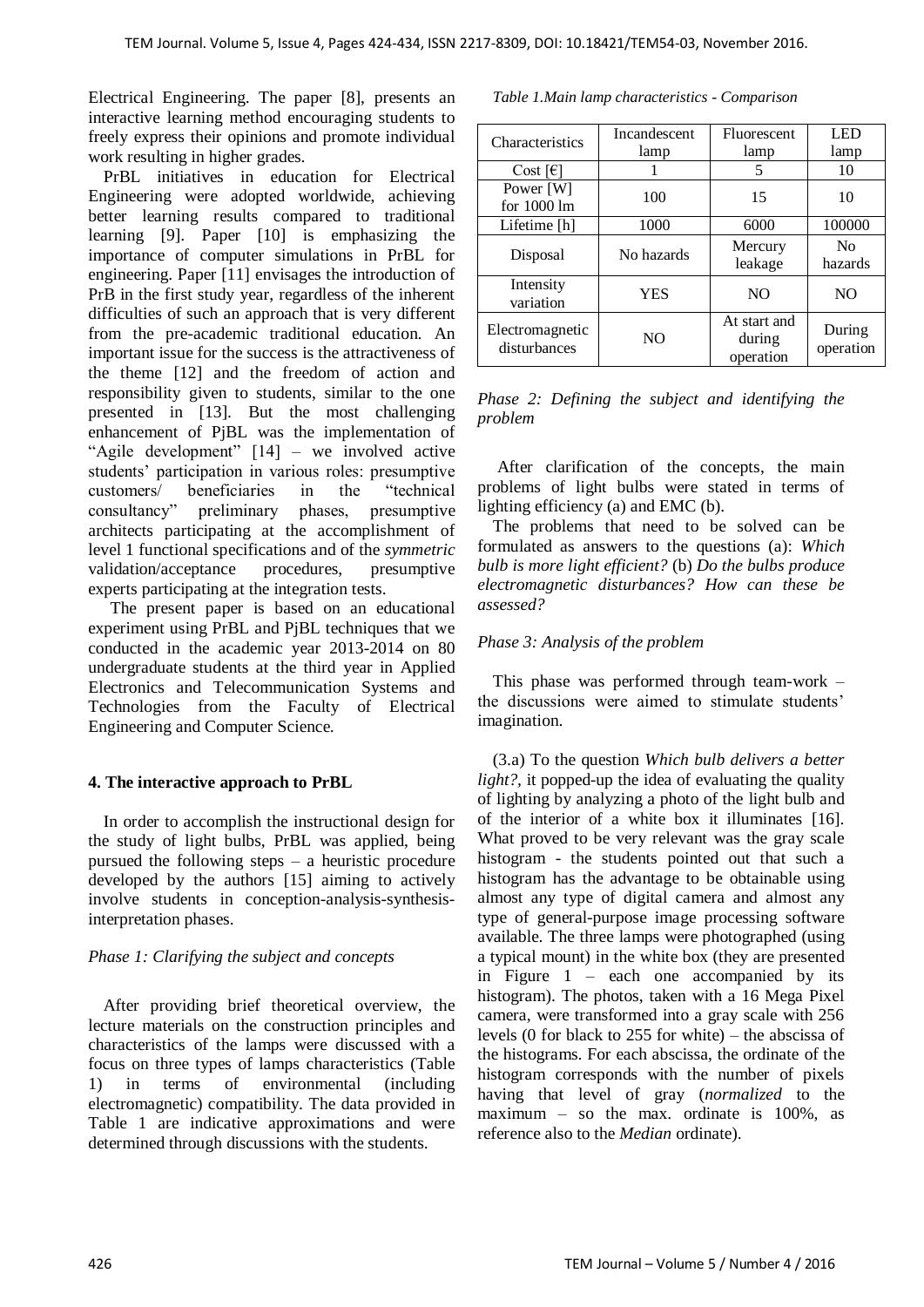

*(a) Incendescent bulb – Median=54%, Mean=66.66 (of 256), StDev=48.47*



*(b) Fluorescent bulb – Median=32%, Mean=51.77 (of 256), StDev=49.54*



*(c) LED bulb – Median=20%, Mean=33.26 (of 256), StDev=33.59*



(3.b) To the questions *Do the bulbs produce electromagnetic disturbances? How can these be assessed?,* the considered literature [17, 18] and the discussions were focused on laboratory testing, a very useful approach, as most of the compatibility regulations are accompanied by the specifications of standard test-setups and by precise measurement procedures.

It was also revealed that the possibility of disturbances occurring during lamp firing depend on the instantaneous amplitude of mains voltage.

*Phase 4: Synthesis and interpretation of newly acquired information*

(4.a) During this phase, pictures of incandescent, fluorescent and LED bulbs were taken. The image processing was performed and the distribution of gray levels was illustrated numerically by the *Mean* abscise and by the *Standard Deviation* (e.g*.* the LED bulb has a smaller StDev, then a more concentrated spectrum).

A possible use-case of LEDs for street lighting [19] was discussed with the students, emphasizing the opportunity of a laboratory reproduction of outdoor operation.

(4.b) The assessment of light bulb electromagnetic disturbances involves two steps which are: Simulated experiments (4.b.1) and Laboratory experiments (4.b.2).

(4.b.1) The computer-aided simulation was proposed by the students and was carried out together with the authors in their "tutor's role". The students were assigned individual tasks, to perform simulations of a power grid "line filter", using components with known specifications, so as to diminish the amplitude of voltage impulses occurring during light bulb ignition. After completing this activity, disturbances generated by different types of bulbs were measured on a laboratory test workbench, thus adding practical knowledge to the theoretical engineering aspects of the taught subject.

As the importance of computer simulation in understanding the phenomena is unquestionable, the approach presented in [20] – using *at least two* simulation programs and comparing the results – was also considered. The power line filter was complying with IEC 939 Schaffner [21] and EN 133200 [22]. The electric diagram of the filter is presented in Figure 2.



*Figure 2. Line filter electric diagram*

Most of the students used SIMULINK and PSPICE to perform their simulations. One of the best SIMULINK models developed by a student (that was assessed and corrected by the tutors) uses a sinusoidal signal, superposed over a single pulse of  $500V$  amplitude and  $2\mu s$  length applied as an input signal. The SIMULINK simulation waveform is shown in Figure 3.

It can be noticed that the filter diminishes impulse amplitude to about 100V but increases its length.



*Figure 3.Line filter SIMULINK simulation result: output (top) versus input (down)*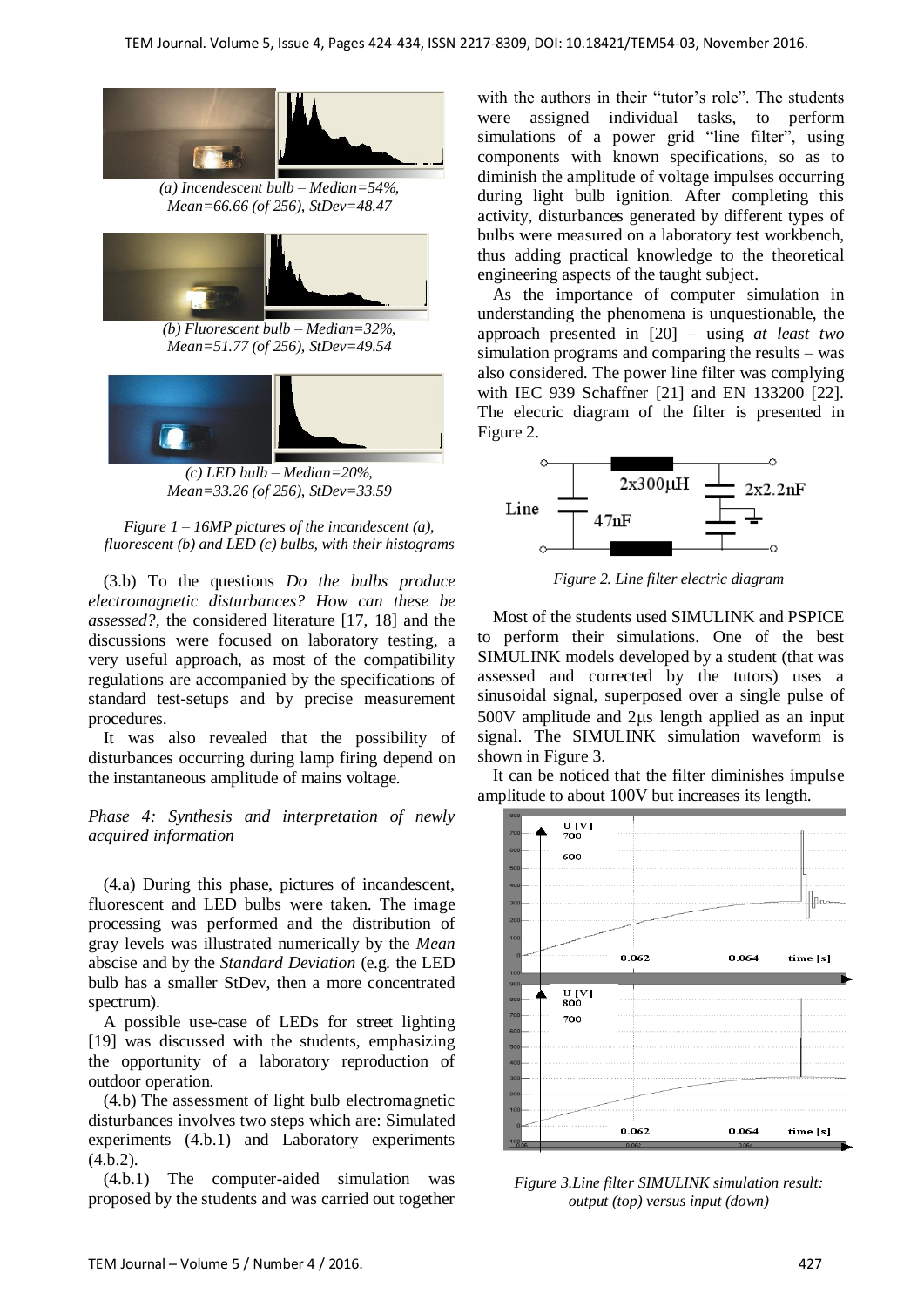The same electric schematic was used to perform the second simulation, in PSPICE. The simulation waveform is shown in Figure 4.

As it can be seen, the two simulations provided close results (in duration, amplitude and shape of the I/O pulses).



Discussions with the students showed that they acknowledged usefulness of simulation techniques, a conclusion that has been confirmed by the results presented in [4]. For a high degree of visualization, enabling intuitive interpretation, plotting of the phenomena was done both in the time domain and in the frequency domain. Having the spectrum of the synthetic pulse, the students were asked to simulate the frequency characteristic of the required line filter. This task implied good knowledge of Analog Electronics and was easily accomplished. Figure 5 shows the PSPICE frequency characteristic.



(4.b.2) The laboratory session started with the preparation of a test workbench equipped with several standard sockets (for different types of bulbs) and electronic ignition systems (for conventional fluorescent bulbs). An oscilloscope was used to visualize waveforms during and after lamps ignition. Some typical voltage waveforms for a CFL during ignition and after bulb heating are shown in Fig. 12.

The high amplitude peak voltage occurs when the CFL is ignited and the subsequent wave distortion generates higher harmonics in the mains supply line. A comparison between different bulbs shows that the highest amount of electromagnetic disturbances is generated by the fluorescent bulb and the lowest by the incandescent one.

A major disadvantage of the initial laboratory experimental setup has been identified together with the students (this phase was discussed also as the preliminary step that is triggering the Agile development process).

The amplitude of externally induced disturbance was supposed to be influenced from the moment the light switch is flipped on, that is, by the instantaneous value of the AC voltage. To avoid this uncertainty, an electronic switch was proposed, so as to ensure bulb ignition only when the AC voltage reaches its peak value.

An indirect confirmation of this hypothesis was provided by simulations of voltage events in the power supply network, which are more relevant when the AC voltage reaches its peak value [23].

## **5. PjBL- Microcontroller Subsystem for Supply Coupling and Internet Transmission of Data**

The block diagram of the microcontroller-based system – with industrial applicability for optimal supply coupling and remote monitoring – was proposed as a project by the academic staff members during their discussions with the students – the Agile development phase of "agreement on the architecture" of a solution. This approach aims to get the students acquainted with the dynamic and iterative customer-developer-tester relationship in modern projects with a complexity beyond the classical "waterfall" model. The feasibility of the solution was assessed by preliminary simulations carried out by the students working together with the authors. Having as outcome the functional specifications for the first part of PjBL, this teamwork had also a secondary goal of enhancing group communication and developing inventiveness in technical solutions. This secondary goal is regarding not only some drawbacks of individual assessment in education (usually per person and not per team) but also some traditional communication problems of the engineers and students in engineering (by involving them in the Agile "Scrum"). The next phases – further development and module tests (level 2) of the embedded subsystem – were accomplished by the authors involving the students in the Agile phases of integration (level 1) and validation tests.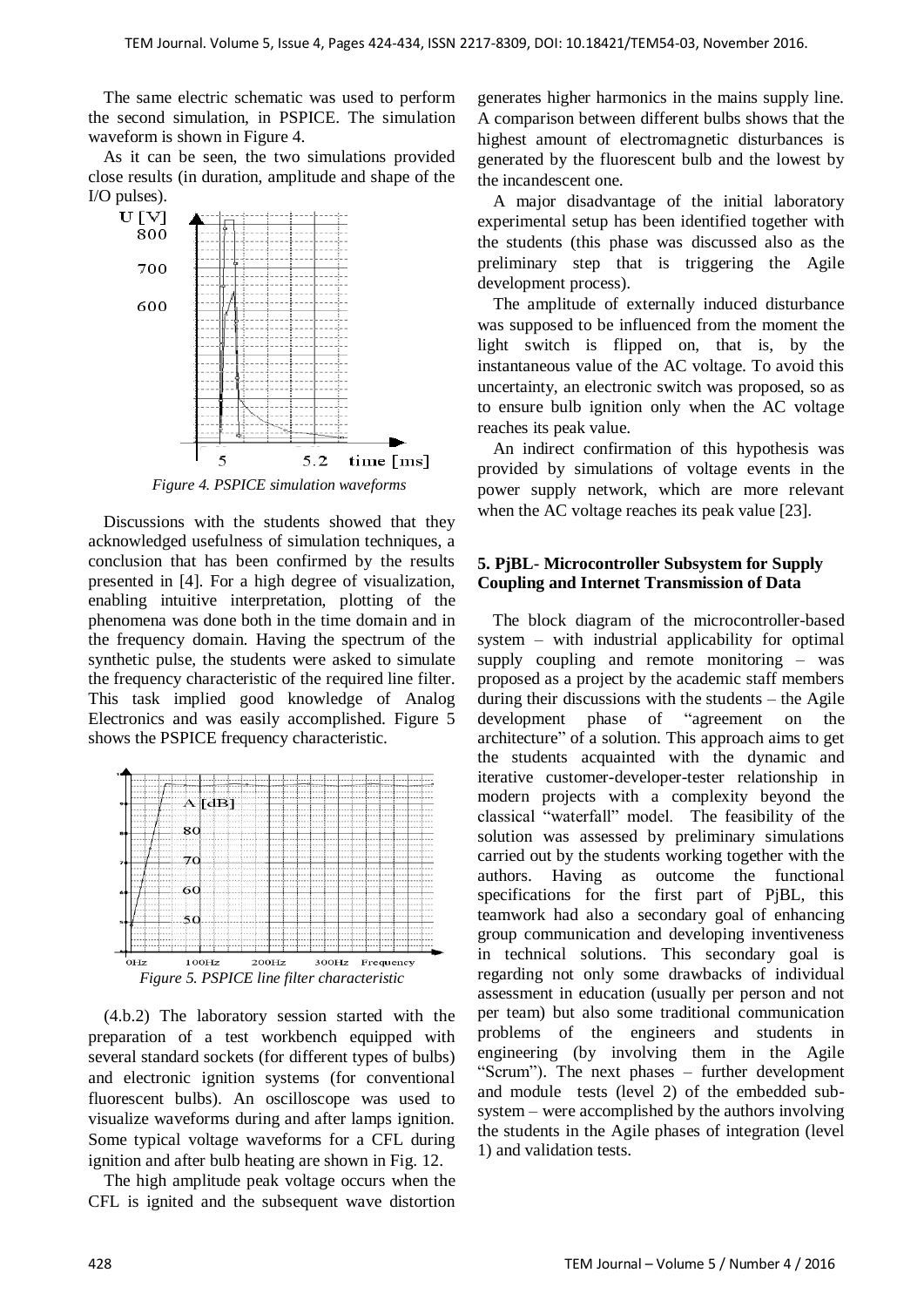#### *Phase 1: Models and simulations of supply coupling*

A straightforward SIMULINK model was developed, as seen in Figure 6: The model consists of a voltage source (mains line) and an ideal switch that connects the supply to a RL load. The switch is controlled through 5 pulses before stabilizing the applied voltage, which simulates electro-mechanic contact bouncing. The simulation goal was to study two usual switching strategies: the load coupling to the supply at its AC voltage zero crossing (Figure 7.a) or at its AC voltage peak – at the positive semisinusoid midpoint (Figure 7.b).



*Figure 6. SIMULINK model of supply coupling* 



*Figure 7. Simulation results in case of supply coupling at AC voltage zero crossing (a) and at AC voltage peak (b)*

From the time-domain simulation, it can be observed the larger amplitude of the negative disturbing pulses in the second case (as expected considering that overshoots are caused by higher switching-bouncing levels) (b). The frequencydomain simulation – via the Discrete Fourier transform block in the middle of the SIMULINK diagram – confirms the occurrence of higher spectral amplitudes when coupling the supply at AC voltage peak value, thus confirming the advantages of the first coupling scenario (a).

#### *Phase 2: Design and implementation of an embedded system with remote control via Internet*

The block diagram of the voltage supply coupling sub-system is shown in Figure 8.



Figure 8. Remote-controlled voltage supply coupling sub-system (block diagram)

The implemented module is an embedded subsystem based on a PIC microcontroller. Microcontroller interrupts are generated always at mains network voltage zero-crossings, thus allowing for the setting of voltage coupling-time and control of the execution element. Two versions of the subsystem were developed and tested; one provided with a triac and another with a relay as execution elements.

The triac version employed a 24A/800V triac controlled by an opto-triac providing galvanic decoupling. A snubber circuit prevents the parasitic priming of the triac and a varistor ensures triac voltage surge protection.

To provide triac phase control, mains voltage zero crossing is signaled to the microcontroller through an *interrupt*. The problems arising in this case relate to a certain zero-crossing detection delay and the time needed by microcontroller routine execution to generate a priming impulse. These two processes introduce a priming delay to the triac.

To determine the admissible delay, the RMS value of the voltage can be calculated for a  $\pi/4$  phase angle firing of the triac, as shown in Figure 7, using following relationship (1):

$$
U_{\text{ef}} = \sqrt{\frac{1}{T} \int_0^T u^2 dt} = \sqrt{\frac{(230.\sqrt{2})^2}{2.\pi} .2 \int_{\frac{\pi}{4}}^{\pi} \sin^2 \varphi \cdot d\varphi} (1)
$$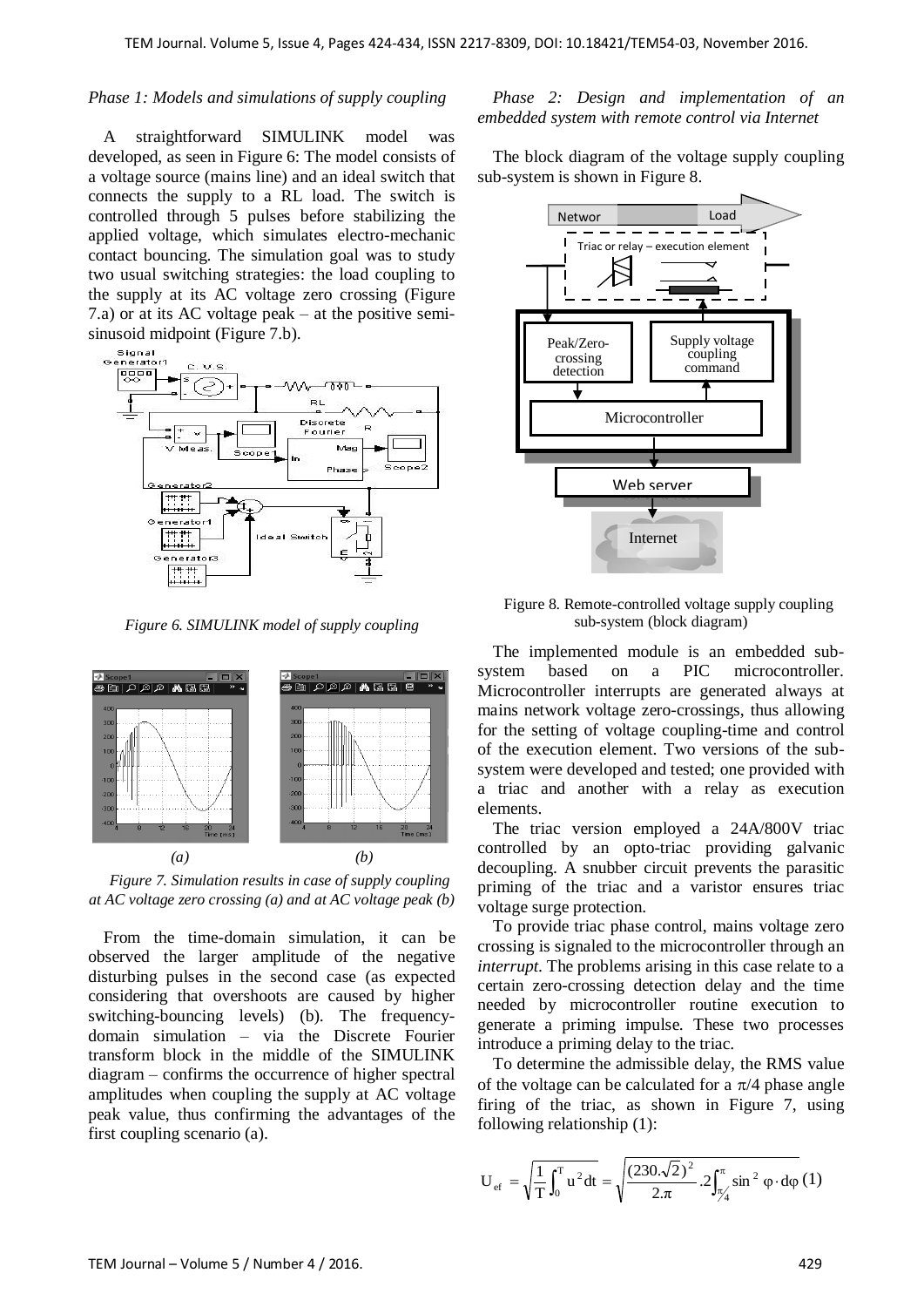Performing the calculations yields an effective value of 209.73V, which is acceptable.

This delay allows for 25% maximum theoretical error of zero-crossing detection or running a number of instructions over the 2.5ms interval that is, up to several hundreds of instructions. For example, with a RISC microcontroller processing one instruction per cycle at a 1MHz clock frequency, one thousand instructions per millisecond can be executed.

To ensure the highest possible RMS value, the zero-crossing detection delay must be kept as small as possible. The triac provided superior performance since it assured a more precise coupling time, yet the fact that turn-off time is uncontrollable and for certain types of loads the switching is unsafe represents a drawback.

The relay version eliminates the disadvantages of the triac but whenever a relay is employed, the specified closure and release times must be considered and fine adjustments should be applied after repeated trials. After testing both versions, the relay version was selected for its additional advantages, so it is the one detailed in the following.



*Figure 9. Electronic circuit for relay control*

The relay was designed for coupling/decoupling of the load, as can be seen in Figure 9. The control signal switches the Q2 transistor (left) into saturation, energizes the relay, and, after one second delay, a new command is transmitted turning transistor Q3 (right) into saturation, thereby connecting a currentlimiting resistor in series with the relay. Thus, transistor Q2 is cut off. The starting high current command ensures firm and fast closure of the relay contacts.

The relay chosen for this applications manufactured by FINDER and features 30/50A (rated current/peak current) and 250/440V, while the relay coil can be controlled with either 6 or 12V. Typical relay life cycle is up to 1000cycles. Basic closure time of relay contacts is 8-10 ms. As for the microcontroller, we have chosen PIC18F452 connected in its standard configuration. Evaluation of mains voltage and load current consumption as well as setting the accurate timing for coupling and decoupling was achieved by timer interrupt (Timer 2), which is initialized for every supply voltage zero crossing. Figure 10 presents the timing diagram of the microcontroller program.



#### *Figure 10. Timing diagram of the microcontroller program*

Similar achievements that include switching mains voltage to the load at given times are widely used in UPS (Uninterruptible Power Supplies). When the mains supply voltage is restored, the UPS applies the load a voltage of identical polarity on the rising front of the pulse slope like the voltage provided by the DC-AC converter during the absence of the mains voltage. A switching control algorithm is described in [24] and the hazard related to the occurrence of a short switching interval when the voltage is supplied both by the mains as well as by the DC-AC converter is described in [25].

One of the most important design features discussed in the initial Agile phases and derived as functional specification during PjBL is the remote monitoring and control of the microcontroller-based subsystem via Internet. Various software applications ensuring the remote connection of several devices were considered – such a solution including a power supply is described in [26].

Our dedicated solution is based on a "Site Player" – a web server handling Ethernet packets and having a programmable IP (we have used 193.123.23.200). The communication between the Site Player and the host microcontroller-based embedded system is accomplished over the RS232 interface. The eight I/O lines of the embedded system are thus monitored controlled over the Internet via the Site Player. The web page it publishes contains a report with the coupling and decoupling times as well as the coupling and decoupling commands.

## **6. Validation Tests in the Laboratory**

The validation tests (corresponding to the Agile "acceptance" phase) of the system for intelligent coupling for different types of light bulbs were performed in the laboratory. The disturbances generated during ignition were measured in experimental sessions together with the students.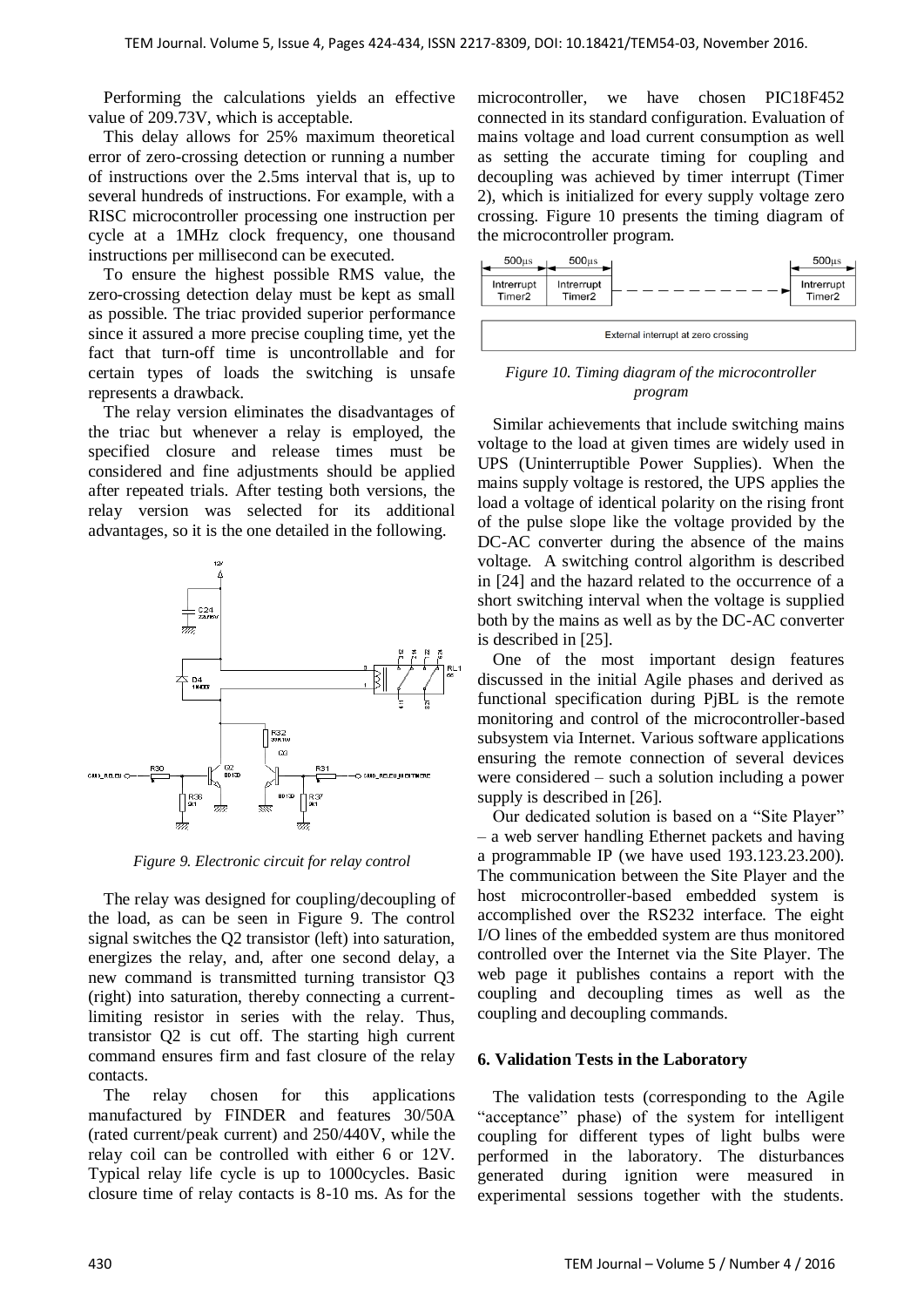Incandescent bulbs, halogen bulbs, fluorescent lamps with electronic and conventional ignition and LED bulbs were studied – all in different sizes and with various power ratings.

As expected, the experimental results confirmed that when lighting an incandescent bulb, the voltage waveform is completely disturbance-free since the bulb represents a purely resistive load.

For a better comparison of the lamps, the most stressing coupling scenario was chosen, the second one, with the AC voltage being applied at its mains peak value (at 90 degrees of mains phase) – as displayed on the digital oscilloscope screen shown in Figure 11.



Figure 11. Voltage on an incandescent bulb at controlled *ignition*

Lighting a fluorescent lamp with conventional bimetal starter generates a high amount of disturbances, as can be seen on the voltage waveform presented in Figure 12.



*Figure 12.Voltage on a CFL with bimetal starter* [ms] *at controlled ignition*

A fluorescent bulb with electronic ignition produces lesser disturbance – it can be seen in Figure 13, for a 24W bulb.To reduce the disturbance generated in the mains network, line filters (initially used only in simulations) are now employed. The test workbench was equipped with a Schaffner filter compliant with the IEC 939 and EN 133200 standards. For example, the effects of the line filter are presented in Figure 14, for the case of new street lighting power LEDs (LLM4500, 51Watt).



*starter at controlled ignition*

The output of the filter (at the side of the mains line) is on Channel 1 of the digital oscilloscope (upper waveform of Figure 14) and the lamp voltage, the filter input, is on Channel 2 (lower waveform of Figure 14), having a pronounced initial spike that can be clearly observed (and that would highly perturbative in case of the missing line-filter).



#### 7. **Discussions and Results**

Educational results – in terms of a validated instructional design – are represented by a reusable didactical pattern of PrBL and PjBL, able to be extended for newer added-on sub-systems in the next academic years.

The procedures were documented, as laboratory guides for real or simulated/emulated experiments.

Similar findings in the specialized literature were confirmed: discussing work efficiency, a special aspect was that some activities were optional; the learning paths had a certain degree of freedom and a flexible schedule, thus avoiding demotivation [27].

The importance of performing computer simulations for this kind of complex PrBL/PjBL confirmed the idea of Wei-Hsin Liao et al. who proposed in [28] an advanced simulation course for final year students (not only a practical introduction in simulation, elementary course for the first years of engineering studies).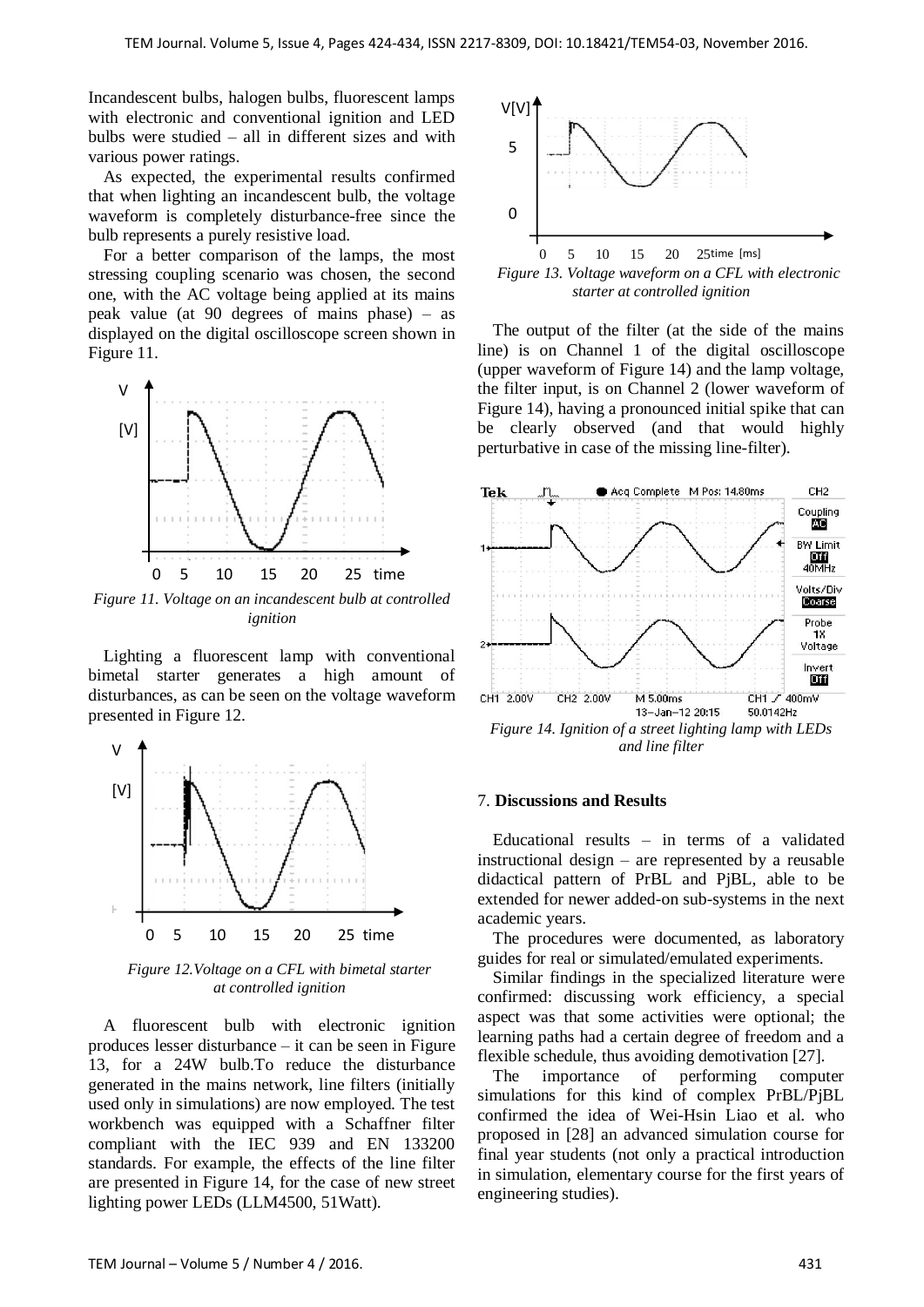Our approach also confirmed the trend that endorses importance of joint debates and teamwork [29-31] for multidisciplinary subject (as EMC) taught to students who prepare their graduation work.

In order to evaluate the impact of the PrBL and PjBL methods proposed, the students of the target group were asked to participate in an anonymous and voluntary survey.

The survey results are summarized in Figure 15. The questionnaire contained 4 questions, each of the answers being rated from 1 to 5. A number of 51 students participated in the survey.



*Figure 15. The survey results*

The first question (S1) was "How important is, in your opinion, the present-day problem of energy saving and environmental protection". Answers ranged from 1 (unimportant) to 5 (very important), and are represented on the first line (S1) of Fig. 15. Most students (80%) were 'sensing' the issue of energy saving as being important.

For the second question (S2) "How do you appreciate the usefulness of the individual work"; the answers ranged from 1 - I haven"t done my homework, 2 - unnecessary to 5 - very useful (individual task).

Only 60% of students completed their individual tasks – out of them, a significant percentage  $(67%)$ considered it a very important topic.

For the third question (S3) "What type of bulb would you use in your home?" the answers ranged from 1 - incandescent, 2 - fluorescent, 3 - LED, 4 - I don"t know; most chose equally (40%) LED and fluorescent bulbs. 10% chose incandescent bulbs arguing that the light intensity does not vary after lamp ignition.

For the fourth question (S4) "How important is, in your opinion, the environmental aspect when choosing a light bulb"; answers ranged from 1 - not important to 5 - very important. Most respondents (40%) checked level 4, which is slightly different from the answers to question 1.

The results are in line with those provided in [32], where there are addressed user perceptions about the same three types of light bulbs that were examined in our paper.

People's awareness is rising toward environmental issues through saving lighting costs. The use of new economy lamps helps protect the environment and at the same time ensures financial savings [33].

## **8. Conclusion**

The environmental aspects of light bulbs are rather complicated if EMC criteria are completed with energy efficiency, impact on the health, disposal problems etc. This is the reason we have chosen to involve directly subjective aspects in the evaluation of the lamps, of the technical measures to improve their environmental friendliness and their testability. The educational approach and direct participation of students in electrical engineering resulted in modern methods of study and original solutions for the laboratory workbenches with Internet access.

Many students nowadays complete the individual activities with team-work that can bring more confidence by joint discussions under teaching-staff mediation, insisting on differences between participants" opinions.

Some positive aspects regarding PrBL and PjBL in environmental education were confirmed:

- Sensitization of the students to the environmental issues and introducing the notion of "green engineering";

- Teamwork training

- Development of creativeness and ingenuity, required for phenomena simulation.

The student workgroups integrated quite well in this type of training, the obvious advantages being team spirit, exercise of deadline setting and keeping, discovering the benefits of brain-storming sessions and developing competences through close-up study of high-tech solutions.

The greater interest levels shown by many students were justified by the "vocational" character of the chosen discipline – some challenging technical problems even raised their enthusiasm and teamwork contributed to overcome theoretical and practical difficulties.

Following modern Agile development principles, we promoted the synergy of PjBL with collaborative methods, thus transcending peer-support towards *innovation-pushing*.

Simulation/emulation (including double-check with different methods) was used for the evaluation of dedicated testing methods and configurations, as high voltages and special pulse generation are usually needed in EMC laboratories. Time-domain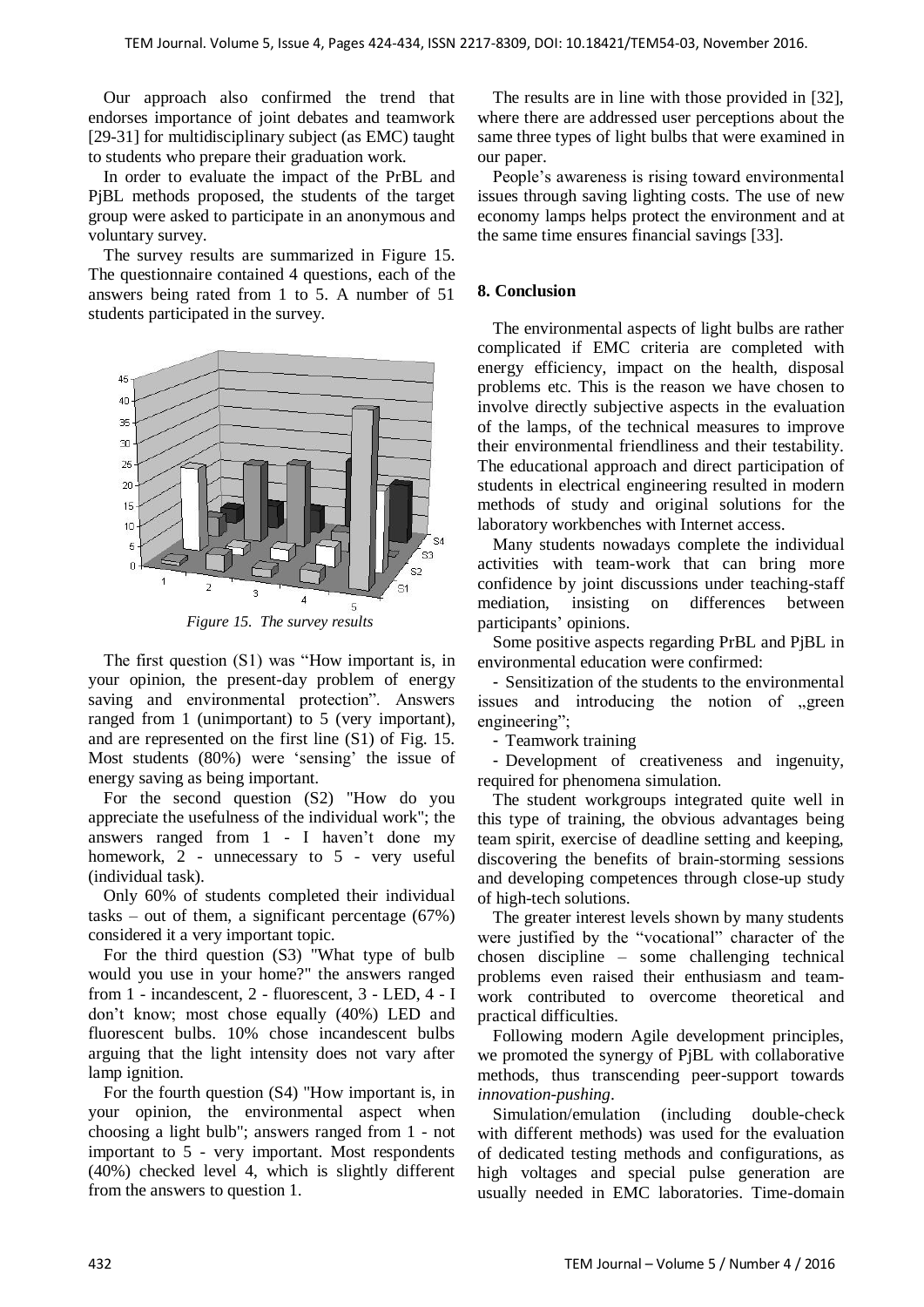and frequency domain analysis was done both with virtual and real equipment (e.g. line filters), comparing different source-coupling scenarios.

An "intelligent coupling" system, with AC voltage peak/zero-crossing detection, rapid triggering (interrupt generation) was designed, implemented on the basis of a micro-controller and tested with various light bulbs (of different types and powers). The micro-controller also drives a serial interface with a web-server that is *publishing* the control / status of the 8 I/O lines of the lab workbench. This implemented remote access to the developed laboratory workbench is not only a potential technical feature for tele-monitoring and control (via Internet) in Smart Grids (e.g. street lighting networks of modern cities) but is also a specific enabler of ODL (Open and Distance Learning) in electrical engineering [34].

## **References**

- [1]. [Cangeloso,](http://www.amazon.com/Sal-Cangeloso/e/B008NX0M90/ref=dp_byline_cont_book_1) S. (2012).*LED Lighting*. O"Reilly publishers.
- [2]. Cagiltay, N.E., Aydin, E., Oktem, R., Kara, A., Alexandru, M., Reiner, B. (2009). Requirements for remote RF laboratory applications: An educators' perspective. *IEEE Transactions on Education*, *52(1),* 5-81.
- [3]. Moraru, S.A., Ungureanu, D., Sandu, F., Grigorescu, C., Krupka, L. (2008). Solutions for developing and integrating software tools for e-Learning systems, *Annals of DAAAM for 2008*, 905-906.
- [4]. Ogrutan, P.L., Aciu, L.E., Gerigan, C., Romanca, M. (2010). Environmental education in Electrical engineering. *Environmental Engineering and* engineering. *Environmental Engineering and Management Journal,9(9),*1187-1194.
- [5]. Duch,B. J., Groh, S. E., Allen, D. E.(2001).*The power of problem based learning*. Stylus Publishing.
- [6]. *A Guide to the Project Management Body of Knowledge*. Project Management Institute-On line.
- [7]. Wedlund, T., Axelsson, K., Melin, U. (2006). Project-Oriented Education- Managing Three Simultaneous Processes, *Proceedings of the International Research Conference*  online:http://www.lancs.ac.uk/fss/events/hecu3/docu

ments/wedlund\_axelsson\_melin.doc

- [8]. Savander-Ranne, C., Lunden, O. P., Kolari, S. (2008). An alternative teaching method for electrical engineering courses, *IEEE Transactions on Education*, *51*, 423-431.
- [9]. Mantri, A., Dutt, S., Gupta, J.P., Chitkara, M. (2008). Design and evaluation of a PBL-Based course in analog electronics, *IEEE Transactions on Education*, *51*, 432-438.
- [10]. Tarek, A.T., Ashraf, S., Saber, R. (2009). An undergraduate mechatronics project class at Philadelphia University, Jordan: Methodology and experience, *IEEE Transactions on Education*, *52*, 365-374.
- [11]. Montero, E., Gonzalez, M. J. (2009). Student Engagement in a structured problem- based approach to learning: A first-year electronic engineering study module on heat transfer. *IEEE Transactions on Education, 52*, 214-221.
- [12]. Firebaugh, S., Piepmeier, J. (2008). The RoboCup nanogram league: An opportunity for problem-based undergraduate education in microsystems. *IEEE Transactions on Education, 51*, 394-399.
- [13]. Max L., Thiringer T., Undeland T., Karlsson R. (2009). Power electronics design laboratory exercise for final-year M. Sc. Students. *IEEE Transactions on Education, 52*, 524- 531.
- [14]. Highsmith, J. (2009). *Agile Project Management: Creating Innovative Products*. Addison-Wesley Publishing House.
- [15]. Schmidt, H. (2004).*The rationale behind problem based learning*, online: http://www.cfbd.asso.fr/\_dwld \_public/jh/2004/2004\_Avignon\_rationale.pdf
- [16]. Ogrutan, P.L., Gerigan, C. (2004). Project Based Learning in Environmental Education Light Bulbs - Case Study. *Proceedings of the 13th International Conference on Optimization of Electrical and Electronic Equipment*, 1331-1336.
- [17]. Coca, E. Popa, V, Buta, G. (2011). Compact fluorescent lamps electromagnetic compatibility measurements and performance evaluation, *Proceedings of the IEEE International Conference on Computer as a Tool*, 1-4.
- [18]. Buta, G., Coca, E., Graur, A., Popa, V. (2010), Evaluations Electromagnetic Compatibility Measurements on Compact Fluorescent Lamps. *Proceedings of the 10th International Conference on Development and Applications Systems,* 289-293.
- [19]. Lauric, S., Pentiuc, R., Ivanov, N. (2011). Designing a road lighting system. *Acta Electrotehnica, 52(5),*237-243.
- [20]. Pitica, D., Lungu, S., Pop, O., Ciocan I. (2006), Matlab based platform for anti-perturbative design of digital connections. *Proceedings of the 1st Electronics System integration Technology Conference*, 655-660.
- [21]. IEC International Electrotechnical Commission IEC 939: Filter Units for Radio Interference Suppression, online: www.iec.ch
- [22]. CENELEC European Committee for Electrotechnical Standardization - EN 133200: Harmonized system of quality assessment for electronic components. Sectional specification: passive filter units for electromagnetic interference suppression, online:http://www.cenelec.eu
- [23]. Istrate**,** M., Miron, A., Istrate, C., Gusa, M., Machidon, D. (2009). Single-phased Fault Location on Transmission Lines Using Unsynchronized Voltages,*Advances in Electrical and Computer Engineering*, *3*, 51-56.
- [24]. Li, Y., Hong-Tao, J.  $(2011)$ . Research of a new type series-parallel converted UPS circuit and its control strategy, *Proceedings of the IEEE International Conference on Consumer Electronics, Communications and Networks*, 1560 – 1563.
- [25]. Brown, W.A., Kennedy, J. M., Linkhart, C. (2010). Investigation of circulating ground currents occurring during UPS/generator paralleling, *Proceedings of the IEEE Industrial and Commercial Power Systems Technical Conference*, 1-9.
- [26]. Ciubotariu. C.  $(2004)$ . Work in progress using Internet applications to control remote devices for an instrumentation laboratory*. Proceedings of the 34th Annual Frontiers in Education*,T1H-24- T1H-29.
- [27]. Mendez, J.A., Gonzales, E. (2011). Implementing Motivational Features in Reactive Blended Learning: Application to an Introductory Control Engineering Course, *IEEE Transactions on Education*, *54 (4),* 609- 627.